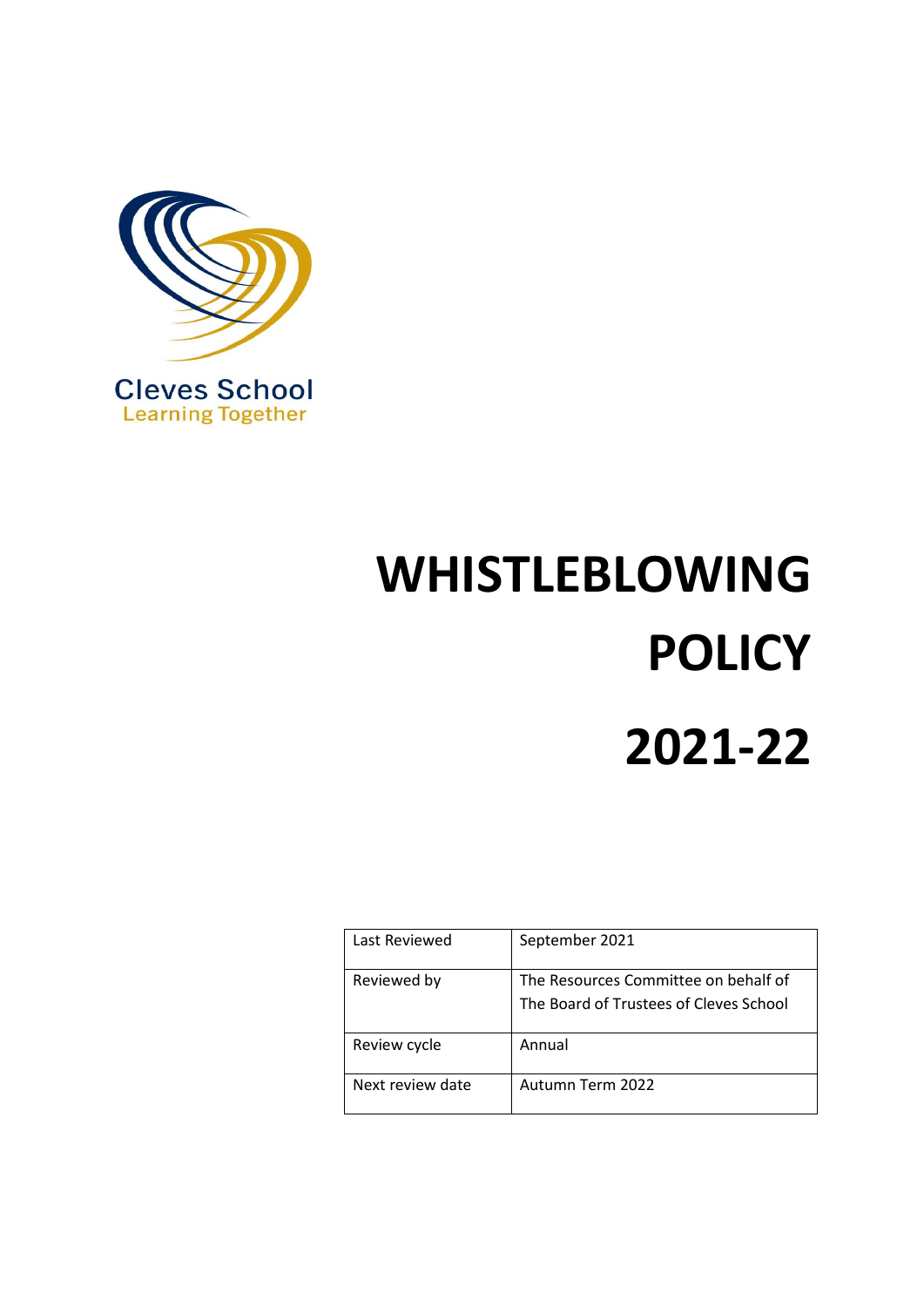# **WHISTLEBLOWING POLICY**

#### **1. Introduction**

All staff, at one time or another, have concerns about what is happening at work. More often than not, these concerns are relatively minor and can be easily resolved. Openness, probity and accountability are vital components of public service. Employees who discover lapses in these areas must be encouraged to come forward and disclose their concerns to someone who can be trusted to take action. This process is known as 'Whistleblowing'. These issues will be taken seriously and treated in a confidential manner. The Public Interest Disclosure Act 1998 makes is automatically unfair to dismiss someone on the grounds that they undertook a 'protected disclosure' (i.e. a disclosure made in good faith with a reasonable belief that there has been malpractice or impropriety), and compensation in these circumstances is unlimited. In order for staff to be protected under this law they must take reasonable steps to raise the matter internally first before going outside the organisation and reporting their concerns to such as the press. The policy applies to all employees and those contractors working for the school or on school premises, it also covers suppliers and those providing services under a contract with the school in their own premises.

#### **2. What is the Policy for?**

The policy has been introduced to:

- Encourage employees to feel confident in raising serious concerns and to question and act upon concerns about practice
- Provide avenues for staff to raise those concerns and receive feedback on any action taken
- Ensure that staff receive a response to their concerns and that they are aware of how to pursue them if they are not satisfied
- Reassure staff that they will be protected from possible reprisals or victimisation if they have reasonable belief that there is malpractice or impropriety and have made a disclosure in good faith

## **3. Examples of areas covered**

The Policy is intended to cover the following areas of concern:

- Lapses in child protection provision
- Conduct which is an offence or a breach of the law/statutory powers
- Disclosures related to miscarriages of justice
- Health and safety risks, including risks to the public as well as other employees
- Damage to the environment
- Unauthorised use of public funds including action against Standing Orders or Financial Regulations
- Possible fraud and corruption
- Any other unethical conduct or improper conduct
- Concealment of any of the above.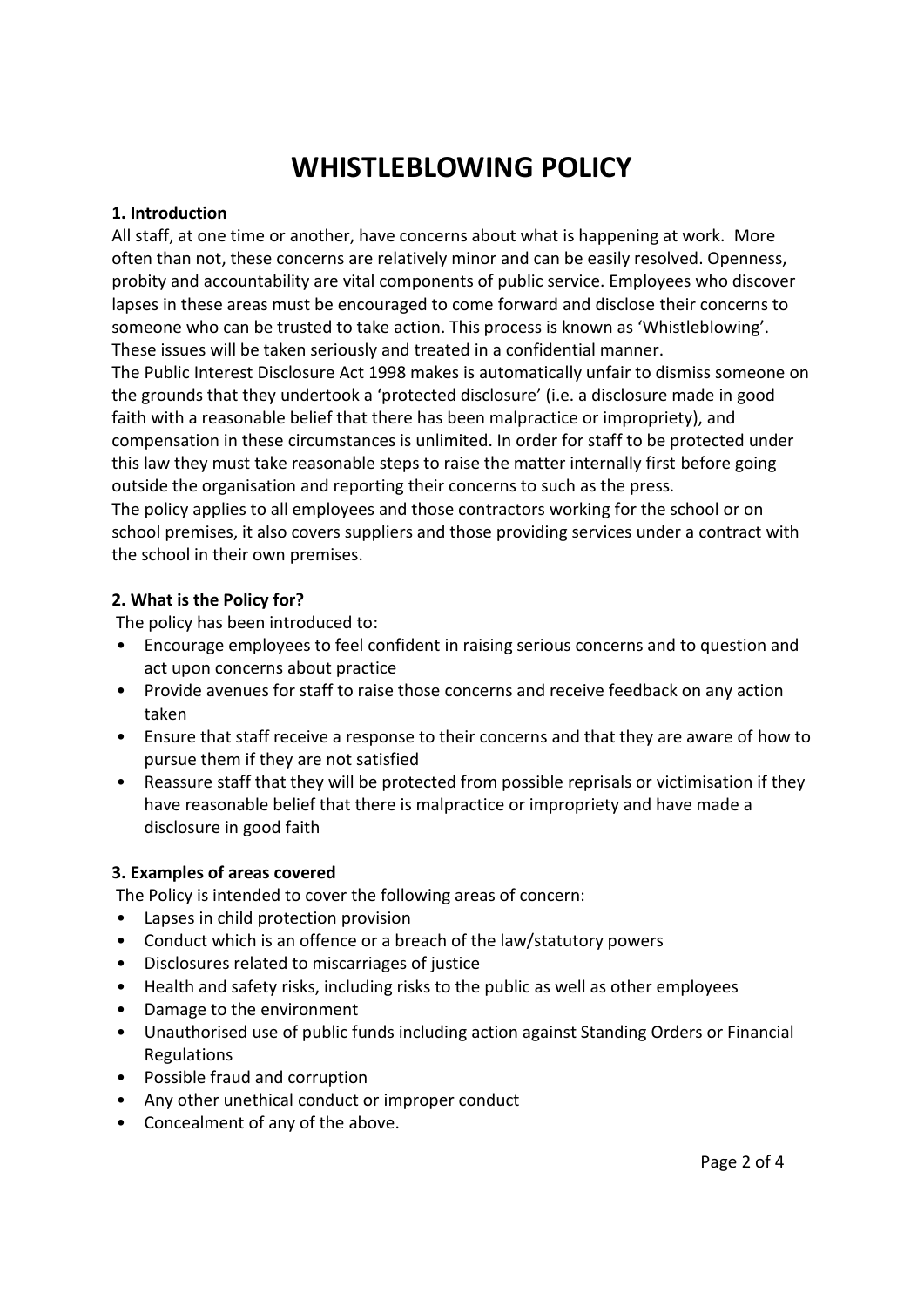The policy is not intended to replace the Complaints or Grievance Policies.

### **4. How the school will respond**

Initial enquiries will be made to decide whether an investigation is appropriate and what form it should take. Some concerns may be resolved by agreed action without the need for investigation.

Within five working days, the person to whom the concern has been referred to will write to the member of staff:

- Acknowledging that the concern has been received
- Indicating how they propose to deal with the matter
- Giving an estimate of how long it will take to provide a final response
- Telling the member of staff whether any initial enquiries have been made
- Supplying information on staff support mechanisms, which may include confidential counselling
- Informing the member of staff raising the concern if they feel no action is appropriate
- The school will respond to concerns. Where appropriate the matters raised may:
- Be investigated by the Leadership Team, and lead into the disciplinary process
- Be referred to the Chair of Trustees
- Be referred to the Police
- Be referred to the LADO
- •

The amount of contact between the person considering the issues and the employee will depend on the nature of the matters raised, the potential difficulties involved and the clarity of the information provided. If necessary, the school will seek further information from the employee. Where any meeting is arranged, off-site if requested, a union/professional representative or a friend may accompany the employee.

The school accepts that all staff need to be assured that the matters will be properly addressed. Subject to legal constraints, staff who have raised the concern will be informed of the outcomes of any investigation.

Any attempt to victimise a person who has reported a concern under this procedure will be dealt with under the Disciplinary Policy.

#### **5. How to raise a concern**

Concerns should be raised in writing at the earliest opportunity. An email can be sent to [cleveswhistleblowing@outlook.com.](mailto:cleveswhistleblowing@outlook.com) The more information that can be supplied, including dates, times, details and names, the greater the opportunity to establish the facts. Although staff will not be expected to prove beyond doubt the truth of the allegation, they will need to demonstrate to the person contacted that there are reasonable grounds for concern. Malicious allegations may lead to disciplinary action being taken.

Staff should normally raise concerns with their immediate manager. However dependent upon the seriousness and sensitivity of the issues involved and who is suspected of the